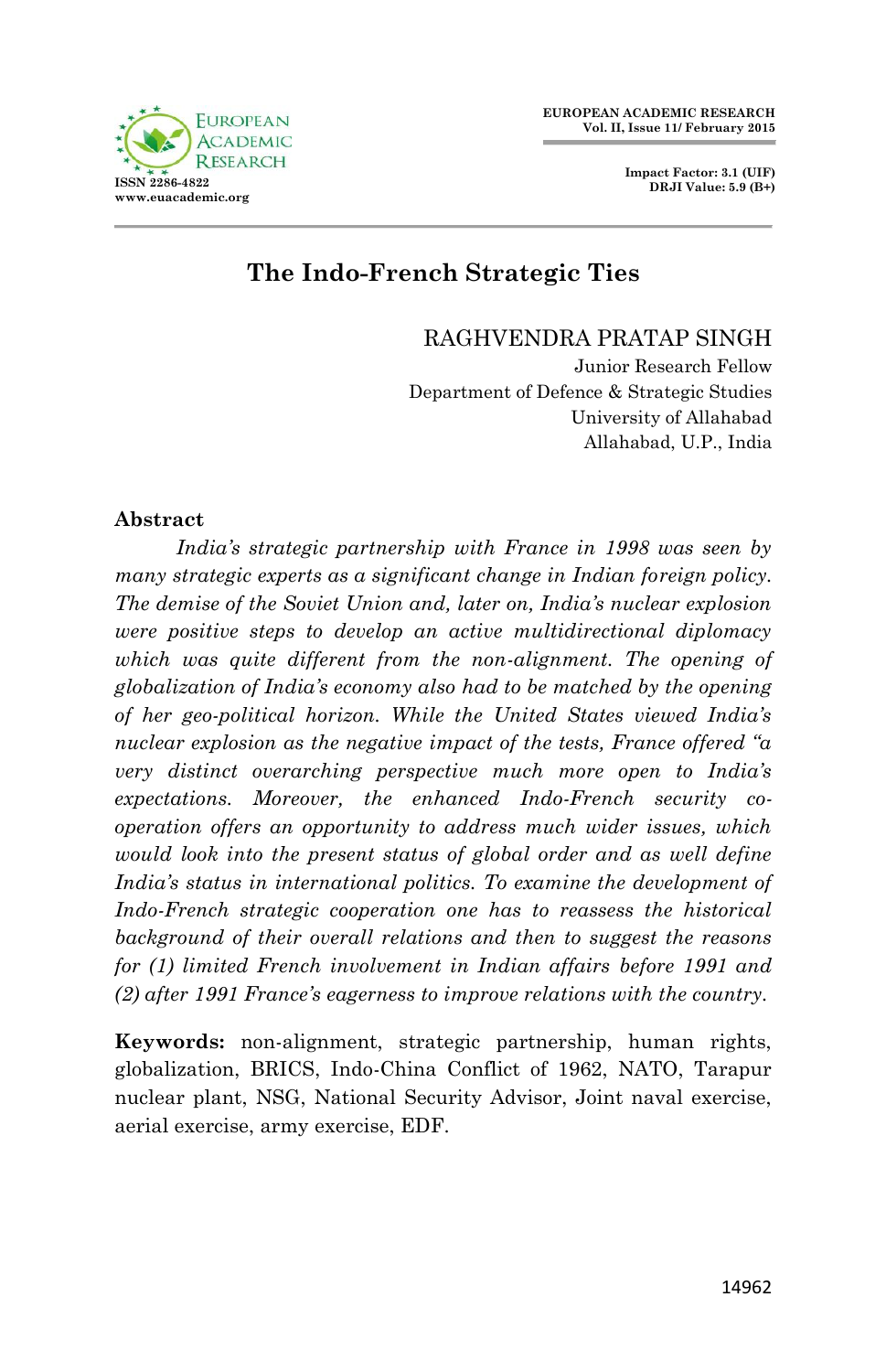India's strategic partnership with France in 1998 was seen by many strategic experts as a significant change in Indian foreign policy. On 26 July, 2013, at the IDSA, New Delhi, the French Minister of Defence Jean-Yves Le Drian termed India as a "major priority" for French diplomacy and stressed the need for military cooperation and the enforcement of their strategic autonomy so that they can "feel more stronger, safer, closer to each other." Motivating this diplomatic attitude are the perception of converging interests, a shared vision of the world and the need for France to shape new international partnerships. <sup>1</sup> The demise of the Soviet Union and, later on, India's nuclear explosion were positive steps to develop an active multidirectional diplomacy which was quite different from the non-alignment. The opening of globalization of India's economy also had to be matched by the opening of her geopolitical horizon. While the United States viewed India's nuclear explosion as the negative impact of the tests, France offered "a very distinct overarching perspective much more open to India's expectations.<sup>2</sup> Moreover, the enhanced Indo-French security co-operation offers an opportunity to address much wider issues, which would look into the present status of global order and as well define India's status in international politics. To examine the development of Indo-French strategic cooperation one has to reassess the historical background of their overall relations.

# **Historical Legacy:**

**EUROPEAN ACADEMIC RESEARCH - Vol. II, Issue 11 / February 2015** The relationship between France and India is deeply rooted in our common history. From these historical relations was born a strategic partnership" the French President stated in February 2013 in Mumbai. This was, he wanted to bring out that France and India shared a particular link based on common history. Indeed, from the first half of the 17th Century, France has been one of the major European powers trying to establish colonies in India. The French East India Company established its first commercial post on Indian territory in 1719. The French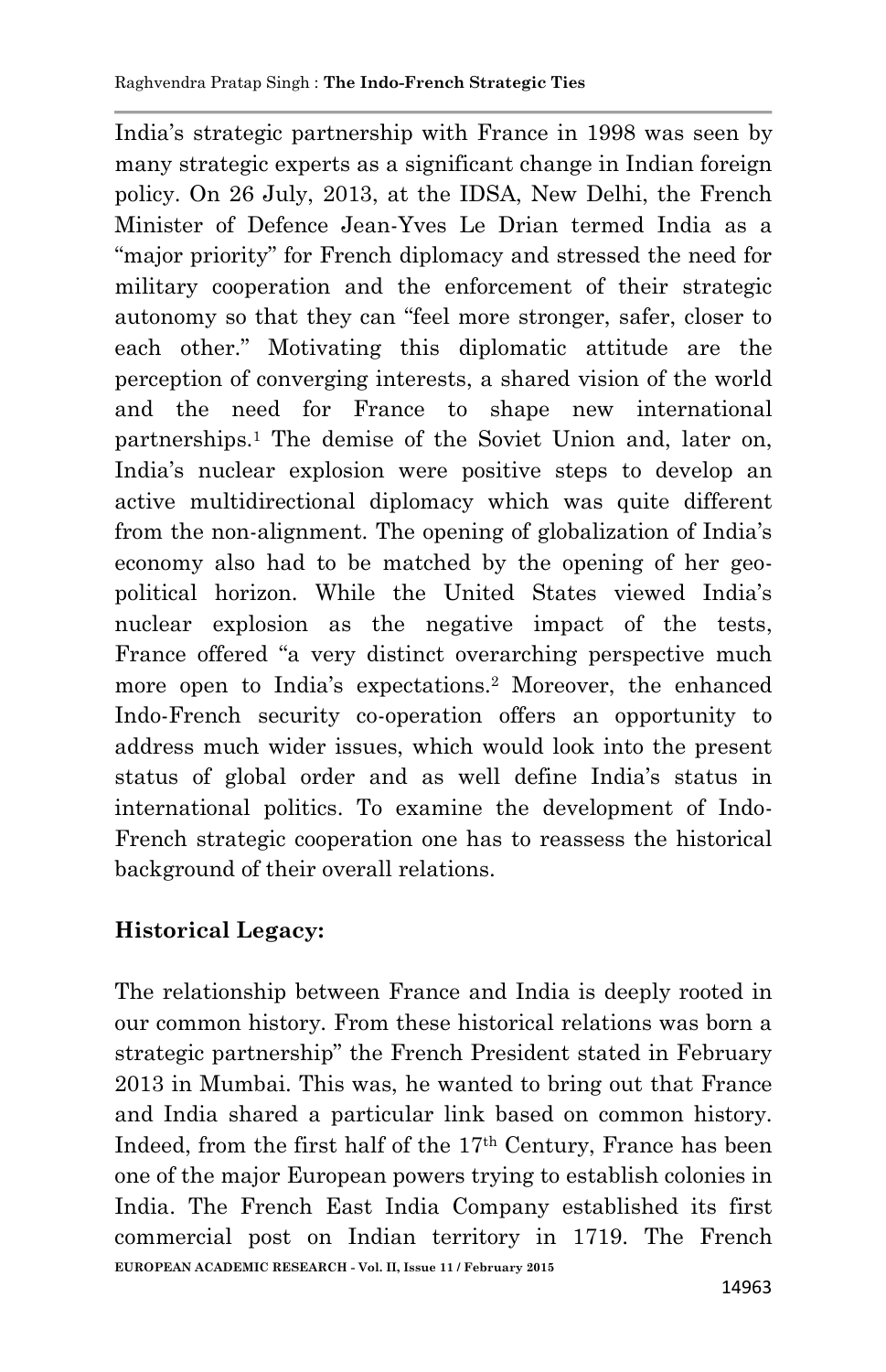possessed 510 km<sup>2</sup> of Indian land till 1954. It included Chandernagor in Bengal, Mahe on the Malabar Coast, and Pondicherry, Karikal and Yanaon in the current Tamil Nadu. In 1798, the Directory, in spite of the huge cost of such an enterprise, agreed to send "a force of 15000 men from Suez to India, to join the forces of Tipu-Sahib and drive away the English". Napoleon Bonaparte even promised that "as soon as he had conquered Egypt, he would establish relations with the Indian princes and, together with them, attack the English in their possessions."<sup>3</sup>

 But despite these irregular rises of interests towards India, the English presence was more overwhelming. From 1741, under the leadership of Joseph Francois Dupleix, the French troops tried hard to increased their physical presence through an aggressive policy against both Indians and the British. But in 1754, as the situation worsened in Europe, the French government sent a special commissioner with orders to stop Dupleix's expansionist policy.

 However, history reveals that there was long-lasting bond between the two countries. But as compared to Great Britain, India had deep and better understanding with Britain. They share a common language and are part of a same organization, the Commonwealth. Earlier in 1950's and 60s, the first French President did not even showed a political will to build a strategic partnership with India. Later on, in 1998, Jacques Chirac came up with a concrete proposition to develop strategic partnership.

**EUROPEAN ACADEMIC RESEARCH - Vol. II, Issue 11 / February 2015** Although India's attitude towards human rights is somewhat not upto the mark. Like France, India is also signatory of the universal Declaration of Human Rights. In case of India, a respectful and democratic image thus prevails. For the former President Chirac, "Nowadays, the Indian and the French share the most important values. These values we both fought for at different stages of our History. We have in common the idea of a nation creating people's adhesion, their will to live together, and their projects of future. Each nation following its path, India and France made live and grow these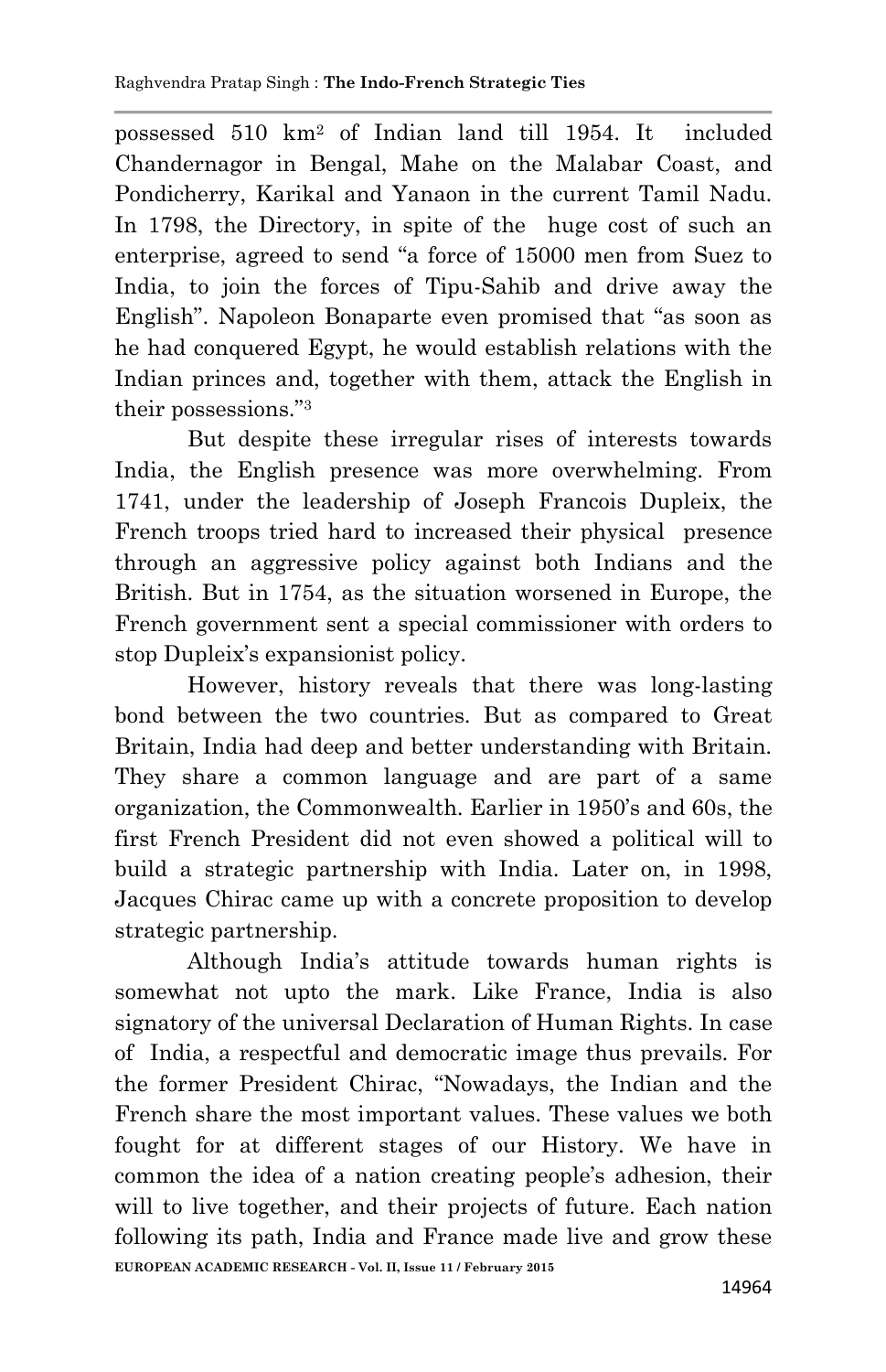universal values: justice, liberty, equality, and fraternity. These same principles are the basis of the French Republic and included in your Constitution. Both claim the principle of secularism which lay stress on tolerance and people's unity". In 1988, he was, therefore, highlighting the reasons why the solidarity and cooperation between the two countries was making sense. In today's globalized world, such countries should stick together to impact the multilateral game and impose their shared vision of a multi-polar world.<sup>4</sup>

# **Vision of a Multi-Polar World:**

France fully understand that India's democracy is quite different from western world. The non-aligned movement promoted by Nehru was a compulsion for India to improve economic conditions. Hence, India did not responded to US sponsored military alliances. After the cold war, India reshaped its foreign policy and relations with the United States. The Indo-American reconciliation really moved forward under Bush. However, India will never be an unwavering performer of the American policy in Asia. Indeed, the Asian nation is a lonely player in the international game, in the way that it does not in align on other's view.<sup>5</sup> In order to protect its own interests, India went for strategic dialogue with every potential partner on specific issues. Therefore, India forged alliances in North-South groups (India, Brazil, Japan, Germany) to reform the United Nations Security Council, as well as in South-South groups or even the World Trade Organisation, to denounce the US and EU protectionism in agriculture. India is also working on a deepened collaboration with emerging countries such as Brazil and South –Africa in the form of BRICS.

**EUROPEAN ACADEMIC RESEARCH - Vol. II, Issue 11 / February 2015** In the South Asian region, India appears to France a factor of stability, said Jean-Yves Le Drian in a speech about the Indo-French defence strategic partnership, in July 2013. Indeed, India is seen as a possible counterbalance in the South-Asian geopolitical scheme. The French officials , especially François Holland in his last speeche on the Indian soil, re-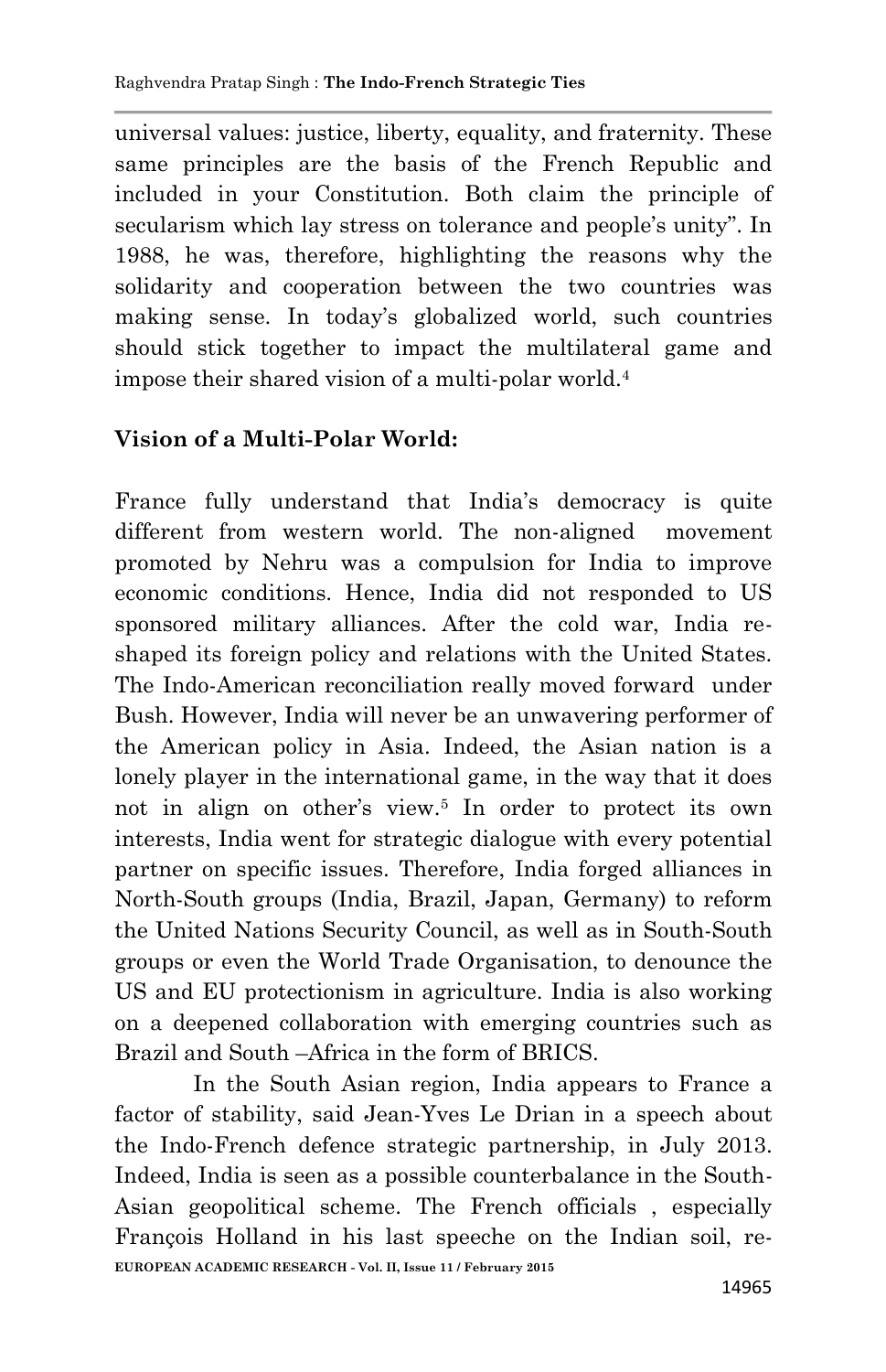affirmed their support to India as a reasonable actor of stability and security in Asia. He said it clearly, "India reassures where China is scaring". The role of India is, therefore, crucial to ensure a balance in a region dominated by the powerful China. For instance, during the visit of the Indian Defence Minister, one of the questions asked by the French diplomats showed their concerns about the Chinese neighbor, and their credit in the Indian capacity to solve the issue. He was indeed asked whether China's string of pearls programs, which recently worked on several maritime locations in India's neighbourhood, was a cause of worry for Mr. Mathai. Apparently this French concern was not shared by the Indian minister. Eventually, the disappointing visit of the French President in Shanghai and Beijing, in April 2013, urged their needs to forge other alliances in the region. The sudden rise of interests towards India thus makes sense.

 If China is a major actor in the region, the United State's influence cannot be neglected. At several occasions, France refused to play the US game in Asia. For instance, in 2003, France refused to answer the call by the American government to send troops in Iraq. The famous anti-war speech of the Foreign Minister in front of the UN assembly surprised the US officials and its allies who did not dare to oppose the intervention. India has also interest in leading a distinct policy in Asia. For instance, in Afghanistan, both countries have been more or less constrained to follow the US view in the region. The partnership with India is, therefore, seen as a boon for France in order to weigh more on the strategic policies and the regional stability.

**EUROPEAN ACADEMIC RESEARCH - Vol. II, Issue 11 / February 2015** Furthermore, the struggle against international terrorism is a priority for both government, since they have both undergone or been the target of terrorist attacks. With Pakistan as a neighbor, a country carefully scrutinized by the French anti-terrorism services, India appears as a key partner. The French Defence Minister affirmed that his country was "ready to share with India the military lessons drawn from its action against terrorism . High risks exit beyond Mali in the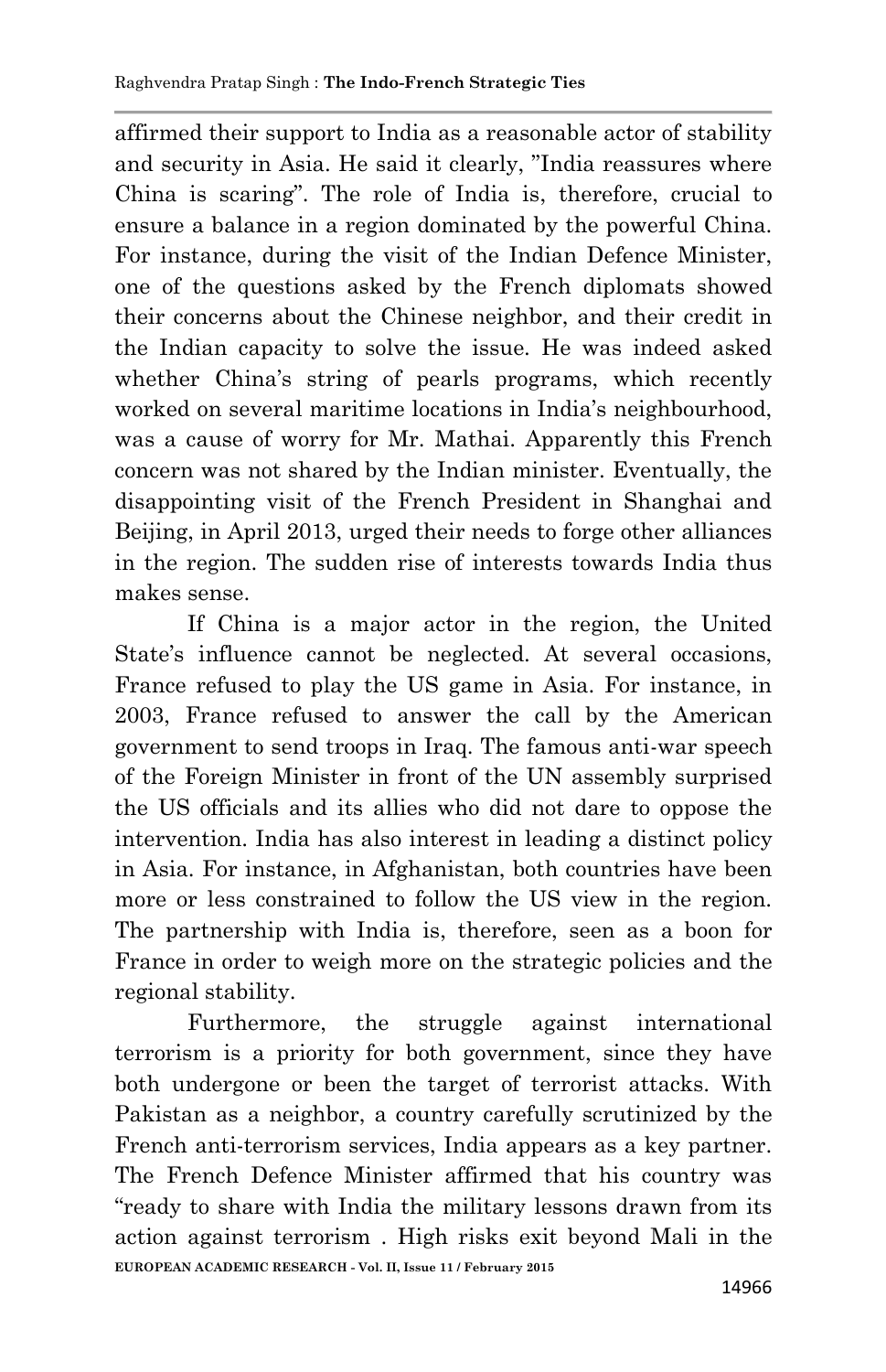other countries of the Sahel region and the entire geographic axis that runs from Pakistan to the North Atlantic."

### **A Deepened Security Cooperation:**

The French has identified common interest with India in terms of defence, internal security and nuclear energy. This vision largely influenced in shaping the Strategic Partnership. The cooperation in defence has always been seen as a priority for the French government. For our purpose, we can divide the Indo-French defence cooperation in two phases 1947-1990 and 1991-till now.

### **Phase I - : 1947-1990**

After gaining independence in 1947 Nehru's problem was to assess properly the international strategic environment and then, to formulate India's foreign and defence polices to meet any eventuality. The Indo-French defence cooperation, during this period was influenced by the following factors:

- Externally, the major challenge to India's security came from the politics of the Cold War particularly the ideological rivalry between the USA and the Soviet Union.
- The assertive role of France and China also affected the functioning of the western and eastern camps. In a way, it was a turning point towards multipolarism in international politics.
- Internally, Nehru's stress on geography<sup>6</sup> to realize India's foreign policy goals. This was based on the conviction that every big nations of Europe after World War II, were involved in their own problems. The United States was "too far away for effective action. The threat from Russia was largely imaginary because Russia was in greater need of peace."
- Hence post independent India had to face actual and potential threats from Pakistan and later China.

**EUROPEAN ACADEMIC RESEARCH - Vol. II, Issue 11 / February 2015**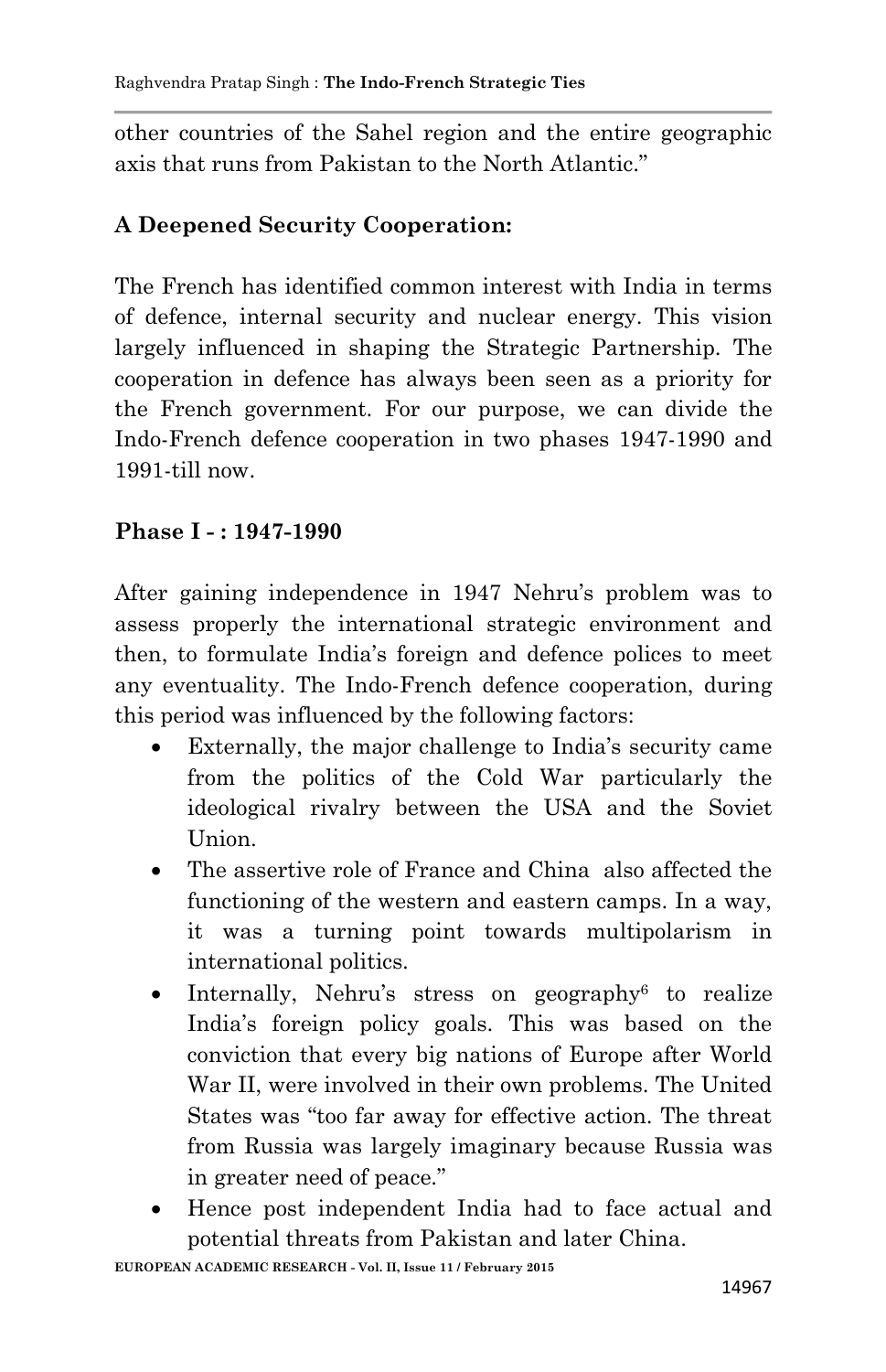To meet the external and internal challenges, India opted for the policy of "non-alignment."

When the French government asked for a 10 year extension of the 1945 agreement permitting military air ferries to fly across India, Nehru, then denied the permission by saying Indian was very much against the use of force by the French government against the people of Indo-China. But, on July 16, 1947, an Agreement on Air Services between India and France was nevertheless signed.

 In early 1950's, Nehru was eager to develop atomic energy in India. For Nehru "the scientific approach and temper represented "the temper of a free man.<sup>7</sup> In 1947, while addressing the 34th session of the Indian Congress, he declared that in India there is a growing realization that the scientists and politicians should work together. Furthermore, in the same year, he states that "atomic energy is going to play a vast and dominating part in the future shape of things…it will make power mobile and this mobility of power can make industry develop anywhere. We will not be tied up by the accidents of geography. Atomic energy will help cottage industry." <sup>8</sup> Thus, India's desire for nuclear technology was an important element of national development for the next six or seven decades.

 When Nehru visited Paris on September 22, 1962, he made it clear to General de Gaulle that the danger is from China "which is sending most of the resources for preparing the bombs." Four weeks after the meeting in Paris, the Chinese attacked India on October 20, 1962. During this war, General de Gaulle conveyed to the India Ambassador, Ali Javar Jung, that "France is a friend of India and not its ally and, therefore, will not provide any military support, which in case, has not been requested by India." France was prepared to provide some military supplies but was not ready to intervene.

**EUROPEAN ACADEMIC RESEARCH - Vol. II, Issue 11 / February 2015** During this period, the French armament sales were relatively large. Though the Indian Air Force did not directly participated in the conflict with China but Frances's 49 Ouragan fighter planes, 110 Mystere and 12 Alizee were in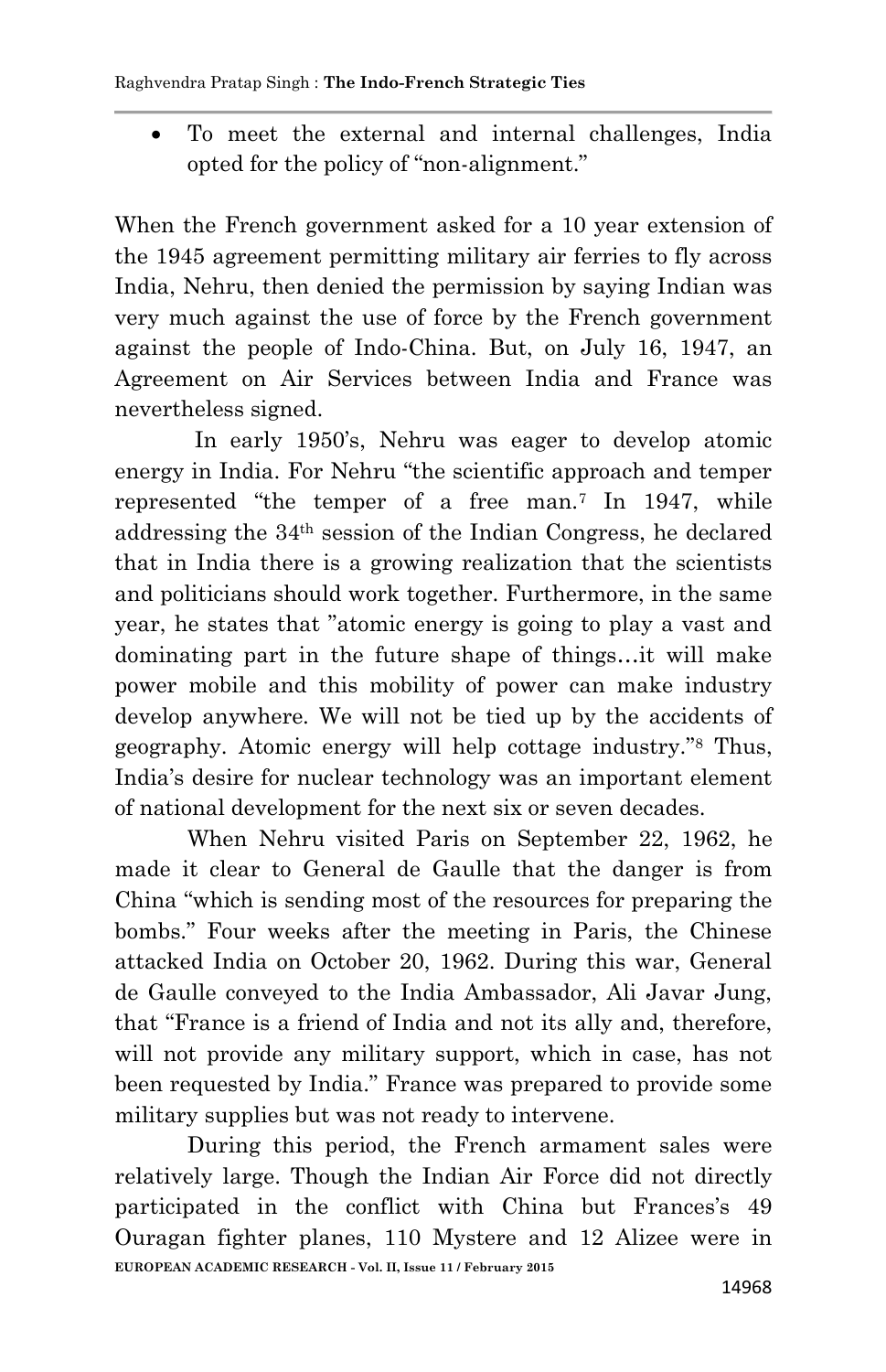service. Furthermore, 150 AMX 13 light tanks were sold to India in 1957. The total arms sale from France between 1950 to 1962 was \$ 794 million which made it the second most important country after Britain's \$4,612million and the USSR and the USA contributed \$ 612 million and \$ 248 million respectively.<sup>9</sup>

 After the Sino-India War, on Jan. 31, 1964, General de Gaulle stated "China as a great people, the most populous country, industrious, hardworking…. a sate more ancient than history, steadfast proud of its ageless continuity; that is China of the age. "On this basis, France recognized the people's Republic of China and found a new "friend". Nehru had to plan her security needs against China whom he considered as "Asian brother."

 In 1965, India fought another war with Pakistan. The American military assistance to Pakistan depended the crisis in South Asia. Between 1963 to 1965, the American military aid to Pakistan and India were \$ 285 million and \$ 75 million respectively. During this war, following the US's leadership, France imposed arms embargo against the belligerents. However, France continued to send spare parts for Indian aircraft. This embargo was lifted in March 1966.

**EUROPEAN ACADEMIC RESEARCH - Vol. II, Issue 11 / February 2015** The Franco-Indian reaction to the NPT is interesting. The nuclear policies were integral part of their foreign polices during the Cold War period which was still dominated by superpowers power politics. Charles Gaulle's decision in 1966 to keep it out from integrated military command of NATO is a classic example of the French foreign policy in practice. On the other hand, India's policy of non-alignment and anti alliance attitude were the cornerstone of her foreign policy. It was found that during this period, France remained an "Indian friend" not an "ally". French arms sale "to India was \$ 323 million while the Soviet Union gave \$7100 million and the US\$ 76 million arms aids. The French arms delivery were Alize aircrafts, AS 30 air to surface missile. Entai and SS-11/AS-11 anti tank missiles. On the whole, France's approach was commercial. The "commercial" attitude of the French government was criticized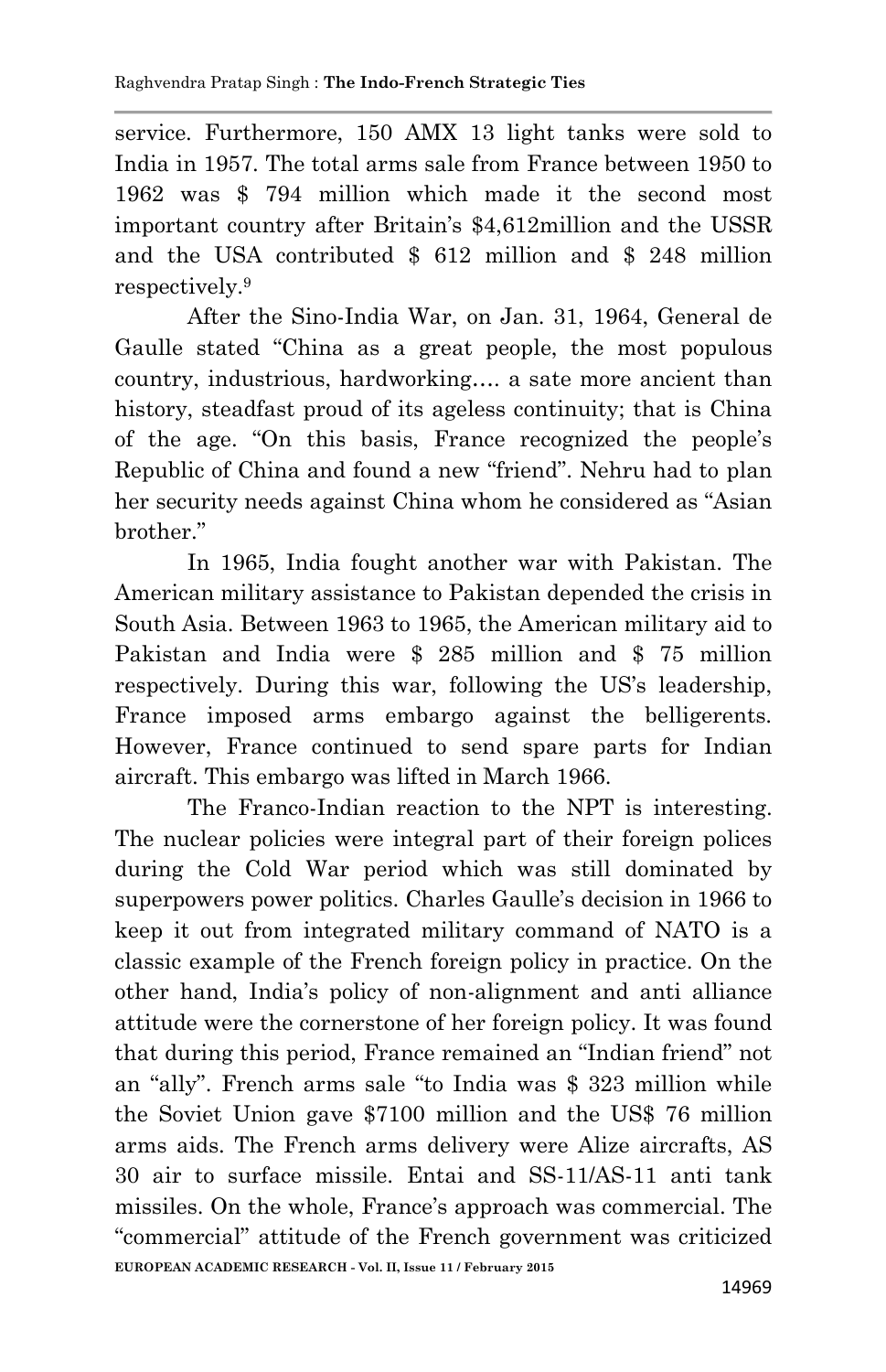by its western allies but in India it enhanced France's image as the most reliable western friend.

 The year 1971 was an important watershed in the history of Indo-French cooperation. India fought another war with Pakistan. During the war, USA tilt towards Pakistan became important for France to support the Indian cause on Bangladesh crisis. This was made clear by French Representative during the debate in the UN Security Council. He stated; "we appreciate the fact that India cannot feel satisfied with a superficial solution when it has million of refugees under its care". The Indian Official Report of the 1971 war stated that although France and UK were both allies of the USA, "they did not toe American line."

 In the 1970s certain events directly or indirectly affected Indo-French security relations. First in May 1974, India tested a nuclear bomb in Pokhran. Second, India's nuclear test got adverse reactions from countries like the USA, Canada, Australia, Japan and other countries. Third, it was France the only western country, that supported India on the test and it further depended the Indo-French cooperation. On May23, 1974, the French Ambassador to India said, "The Indians are particularly pleased because France has abstained from all unfriendly judgments and they believe that France is herself well placed to understand the Indian position in this domain. India has demonstrated at the same time interesting technical capacities as well as great statecraft by conducting the first explosion underground thus making her undoubtedly a nation that has never tested in the atmosphere. The great power the only nuclear power who are criticizing the increase of "pollution" in the world, thus cannot mobilize against India on this ground the peaceful nuclear brought these two countries more closer and French government attitude explosion."<sup>10</sup> Thus, the peaceful nuclear was more confident that the NPT would not be a hindrance further strengthened their relation, particularly, the technological collaboration with France in the years to come.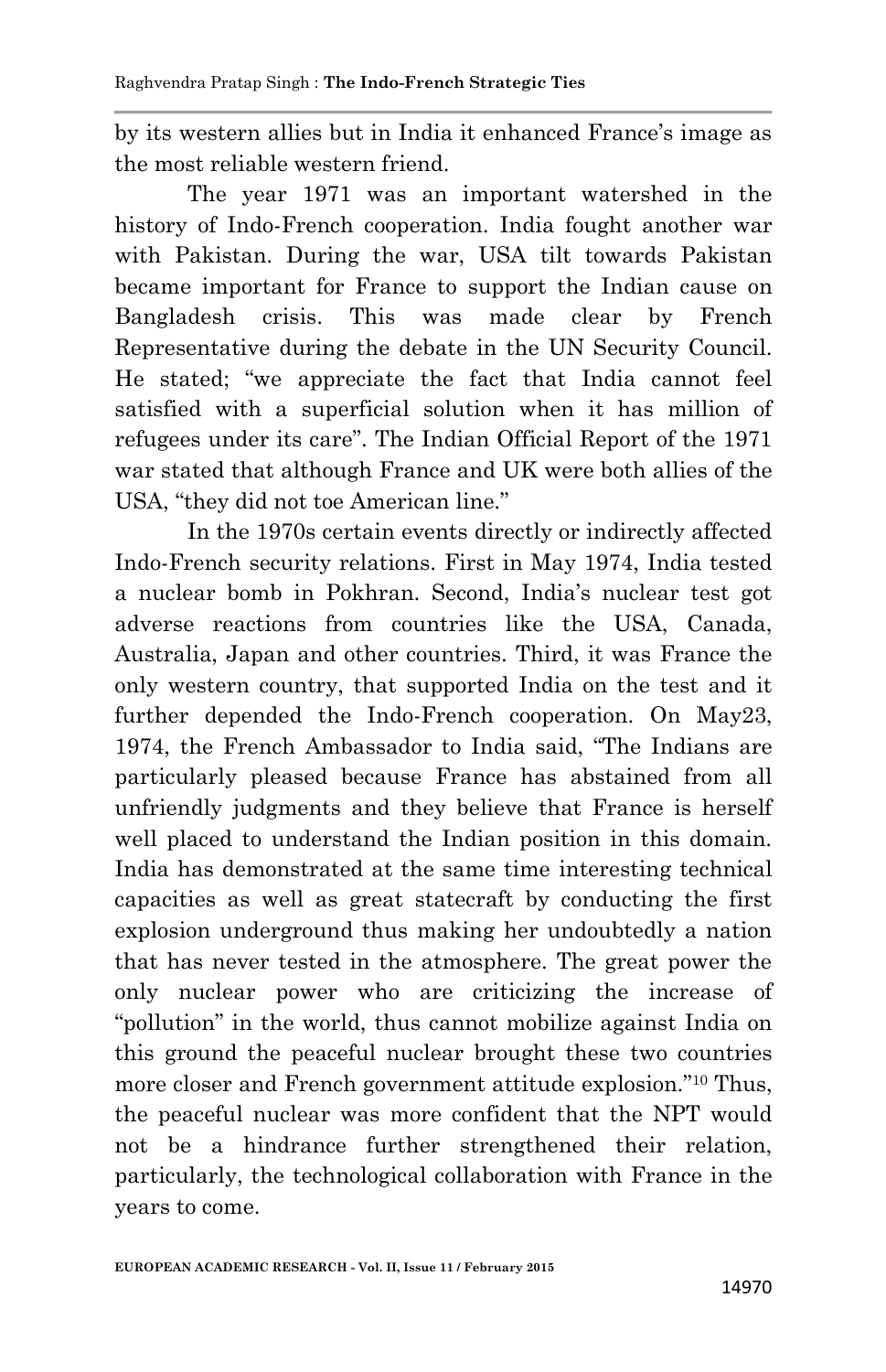In the mid 1970's Indian and French intelligence had a friendly rapport when RAW Chief R.N.Rao visited Paris to meet Alexander de Marenches to set up a tripartite collaboration between RAW, the SDECE and the Iranian JAVAC. The end of 1970s was marked by the Soviet presence in Afghanistan. The assassination of Indira Gandhi in 1984 and later on a French spy scandal, known as Coomar Narain case, had shocked the nation. Despite this, it did not affected India's collaboration with France, particularly for the Mirage deal. Another scam which had indirect ramification for France was the Bofour arms deal which has remained in the news till date. The former Army Chief, General K.Sundarji, affirmed: "In 1982, talks were going on with the French government for 300 Sofma selfpropelled guns. He even suggested the French guns because of its performance and trials. And the Sofma guns fitted into the category. The rest of the story is well known.

 Thus, during this period, French remained India's friend. From 1972 to 1989, France was the third country which supplied arms to the tune of \$ 2113 million only after the Soviet Union and Britain's supply of arms worth \$ 33,622 million and \$ 7001 million respectively. In 1979, India ordered 1000 short range air to air missiles, R-550 magic-I and 40 PA-6 disel engines for offshore patrol vessels. In 1981, France supplied 1000 Milan anti tank missiles. By the end of 1982, India received its first Milan anti tank missiles. The Bharat Dynamic Limited started manufacturing them in January 1985 under a French license. Moreover, the purchase of 150 Mirage-2000 was announced in December 1981 but the first part comprising of 26 single seater and 4 two seaters were shipped in 1985. A second batch of 6 Mirage 2000 H single seater and 33 Mirage 2000 TH were dispatched in 1987-88.<sup>11</sup>

### **1991 to till Date:**

**EUROPEAN ACADEMIC RESEARCH - Vol. II, Issue 11 / February 2015** The year 1991 saw the emergence of India as a major power. India had the courage to open up the economy with the result witnessed by us even today. In 1992, the then, Prime Minister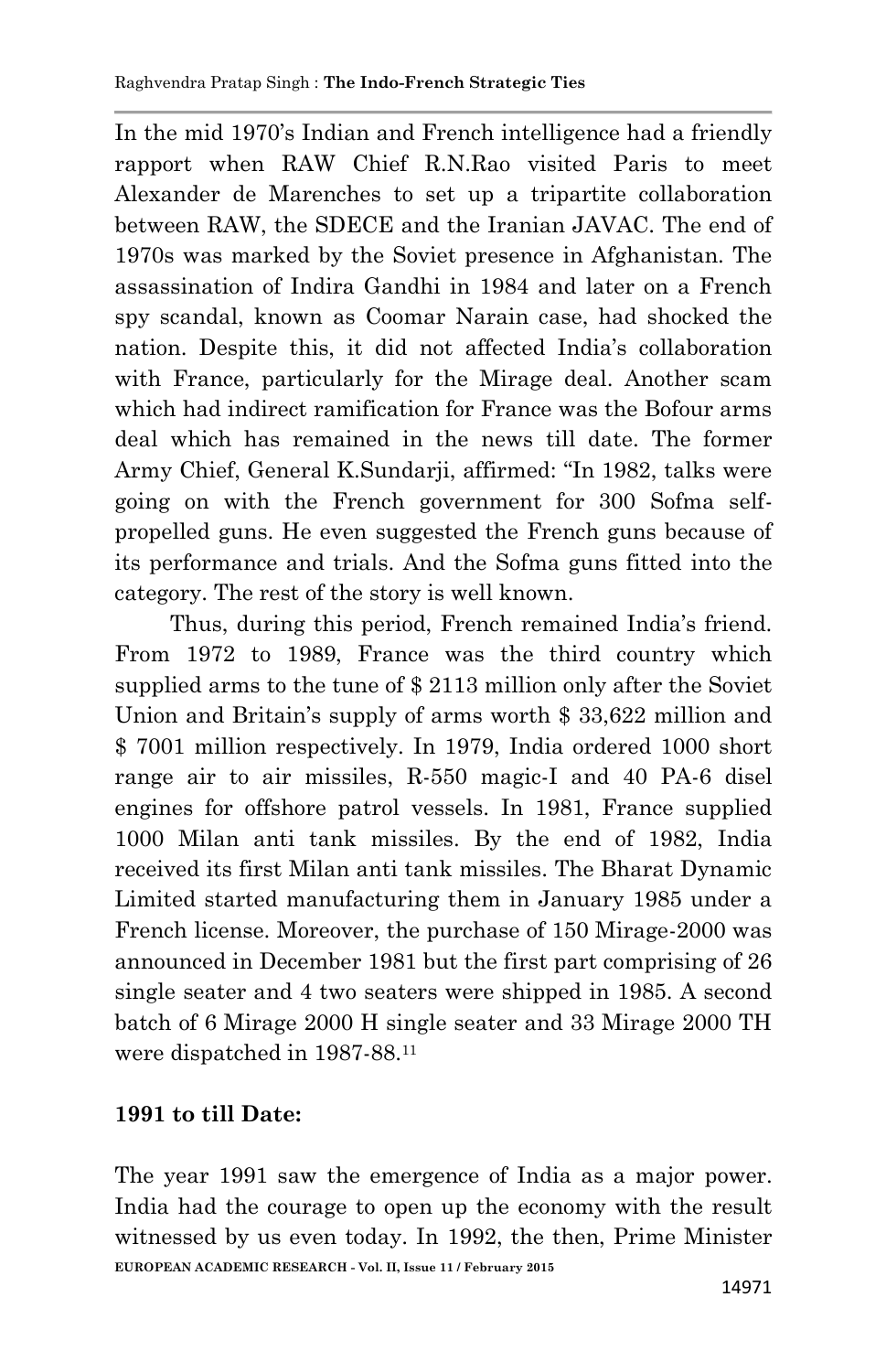P.V. Narasimha Rao visited France and discussed the economic reforms that India was implementing. He called for investment, cooperation in nuclear energy, space and oil research and drew the attention of the French government.

 In economic terms, India gave enough a space for France to secure a "noticeable market" both in civilian and defence fields. In 1994, 40 Airbus and 49 Mirage aircraft were flying in India. There were certain issues where India and France had different perceptions. For instance, on the extension of NPT. France was in favour and as a France stopped the delivery of enriched uranium to Tarapur nuclear plant. But these difference did not affected other political and economic bilateral relations. Such was the kind of relationship developed between India and France in 1990s that led Hubert Vedrine, the then Minister for External Affairs to state that India should be given a higher status for in world affairs.

 The most striking feature of this period was Indo-French strategic partnership. The French President Jacques Chirac was keen on an "ambitious partnership". He stated that India has "affirmed its personality on the world stage"and France wanted to "accompany India in its potent march towards the future". Later on, in order to promote and protect her interests globally and regionally, India signed Strategic Partnership Agreements with the European Union and the United States. Both the countries realized the necessity to build a more stable relationship with European Union. The reason being that both India and European Union laid great emphasis on the imperatives of opposing unilateralist tendencies in the world political order. The Indo- European Strategic Partnership effectively added yet another "pole" to the emerging multi-polar global balance of power and "both the European Union and Indian have always been strong defenders of multilateralism. 12

**EUROPEAN ACADEMIC RESEARCH - Vol. II, Issue 11 / February 2015** The end of the 20th Century was marked by the nuclear explosion by India and Pakistan. There was worldwide condemnation. But, France was one of the few countries which did not condemned Indian nuclear explosion or imposed sanctions. The French Defence Minister viewed that India's test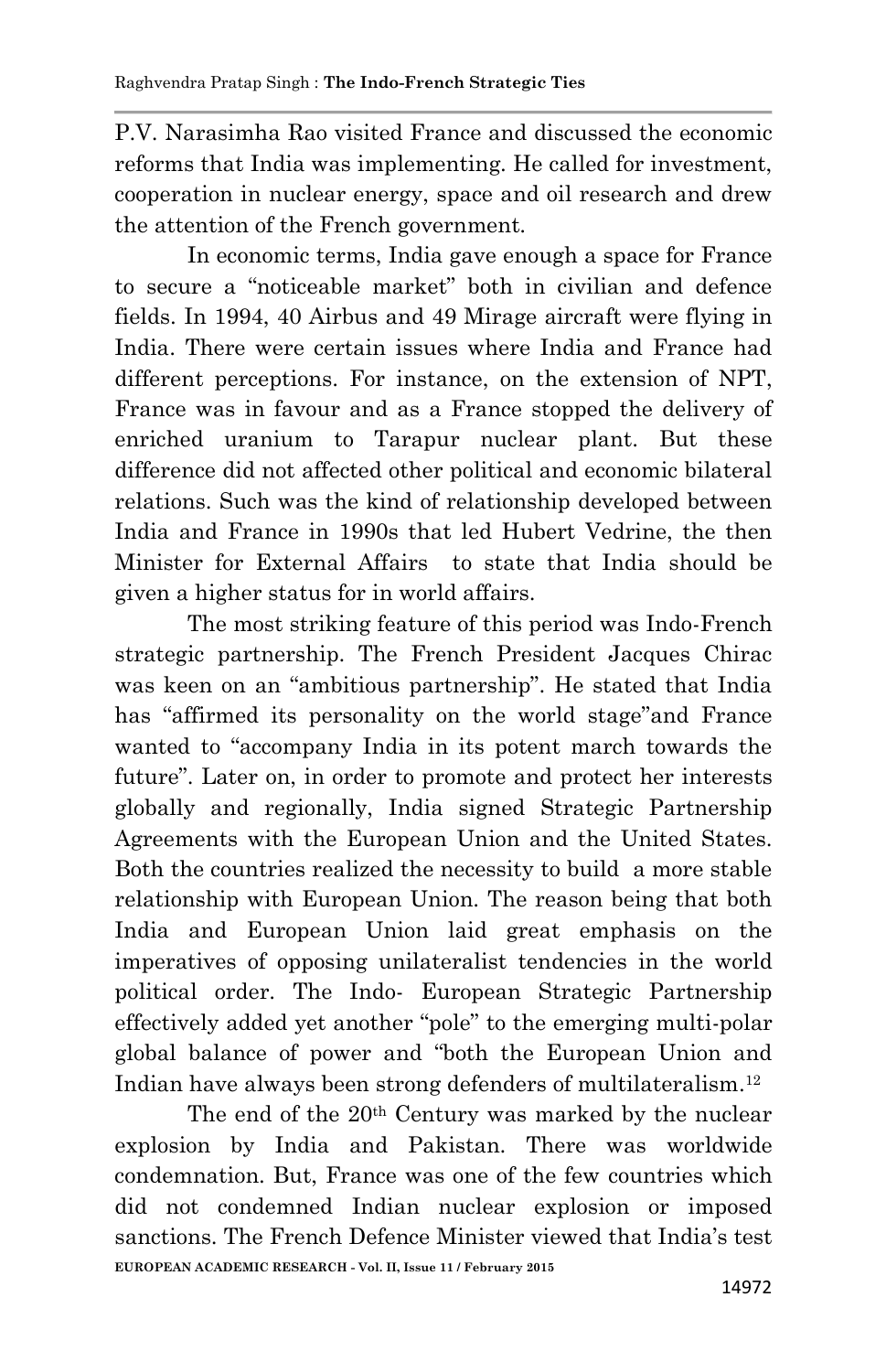conduct as relying solely upon her capacity and that she was not willing to export her technological knowledge. This was greatly appreciated by the India government.

 The explosion also gave a strong message to Indian decision makers that there was no room for Nehru's non-realist foreign and security policy based on "playing off the great powers against each other diplomatically from a position of military and economic weakness.<sup>13</sup> Ashok Kapur felt that "Nehru paradigm effectively made India a weak status quo country. After 1998, India sought a position as a strong status quo power. The 1998 test decision secured long term gain and an increase in India's negotiating space with the powers.<sup>14</sup>

 Furthermore, Atal Vajpayee, the then Prime Minister, in October, 1998 told that the press, "French and India have decided to initiate a strategic dialogue between the two countries. Both the countries share a perspective that the new world order has to be a genuine multipolar world order. Our bilateral relationship is poised to grow in the coming months in a multi dimensional manner." Hence, the relationship was transformed from "friendship" to "partnership". "The political and strategic dialogue initiated by France could now be started with Indian, who was then defining herself, to quote Air Commodore Jasjit Singh, as "a state with nuclear weaposn".<sup>15</sup>

 Although France signed the NPT in 1992, it did not affected Indo-French bilateral relations. In 2006, France signed an agreement expressing its desire for civil nuclear cooperation with India and finally in September 2008, France became the first country to sign a civil nuclear agreement with India, even before the United States Senate had approved US-India civil nuclear agreement. In June 2011, when NSG declared that it would not supply enrichment and reprocessing technology to countries that are non-signatories to the NPT, France declared that it would not affect its bilateral nuclear cooperation with India.<sup>16</sup>

**EUROPEAN ACADEMIC RESEARCH - Vol. II, Issue 11 / February 2015** Moreover, France and India have also instituted a high level "Strategic Dialogue at the level of National Security Advisor". It provides both sides an opportunity to review key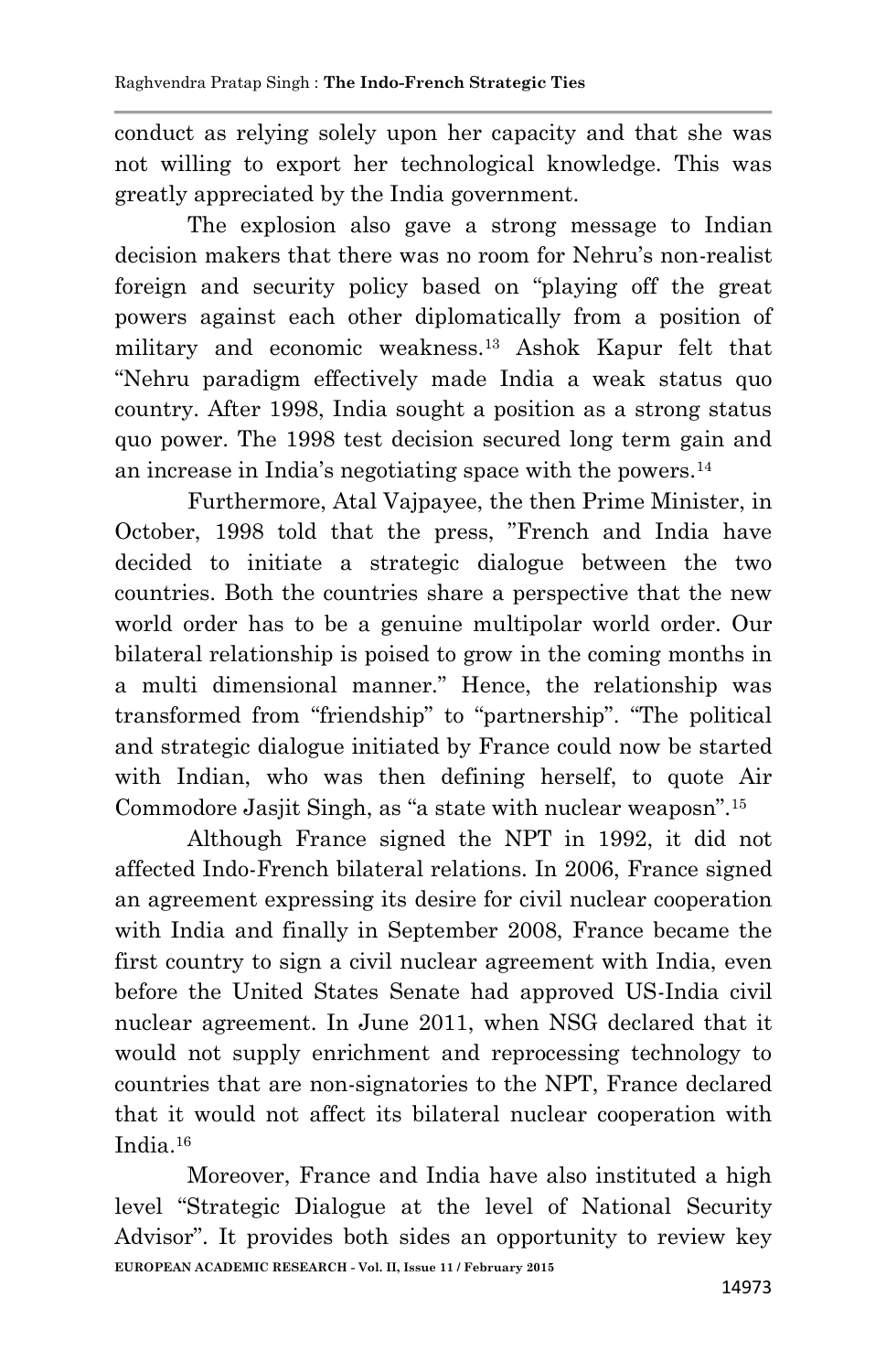elements of the bilateral agenda between them and more so, the overall global security situation and emerging challenges. In 2011, the former French Foreign Minister, Alian Juppe and the then Indian External Affairs Minister, SM Krishna reviewed the progress on the implementation of the Joint Declaration on bilateral, regional and international issue of common interest and importance. "India-France : Partnership for the Future" was adopted by the Indian Prime Minister Manmohan Singh and the then French President Nicholas Sarkozy on December6, 2010. In June 2012, both the Indian Prime Minister Manmohan Singh and the French President François Hollande's met at the G-20 Summit in Los Cabos. Francois Hollande visit to India in the first quarter of 2013 was seen as an important step in developing an enduring and close partnership. This was Francois Hollande's first visit to a large Asian democracy and he preferred India to Brazil, Russia and South Africa.

# **Decoding the Strategic Partnership:**

When the two countries Presidents met in February 2013, an Indian editorial in the Hindustan Times sarcastically pinpointed that Belgium was a bigger commercial partner than France. However, the direct sales from state to state are considerable for France, as India is a major customer for military and nuclear equipments. In fact, every French President visiting India has been depicted as a salesman, and said to be coming only to get contracts for the big companies. Recently, the main goal of Francois Hollande was indeed to sell aircrafts, the Rafale, never sold abroad so far, and nuclear plants.<sup>17</sup> Consequently, France's exports toward India mostly depends on the signature of big contacts in armament and infrastructures. As of today, less than 800 French companies are settled in India, employing almost 150000 Indian workers.<sup>18</sup>

**EUROPEAN ACADEMIC RESEARCH - Vol. II, Issue 11 / February 2015** France has also showed keen interest in infrastructural development in Maharashtra. In December, 2010, as a result, a project was signed for two pressurized European reactors at Jaitapur 400 km south of Mumbai. The \$ 9.3 billion framework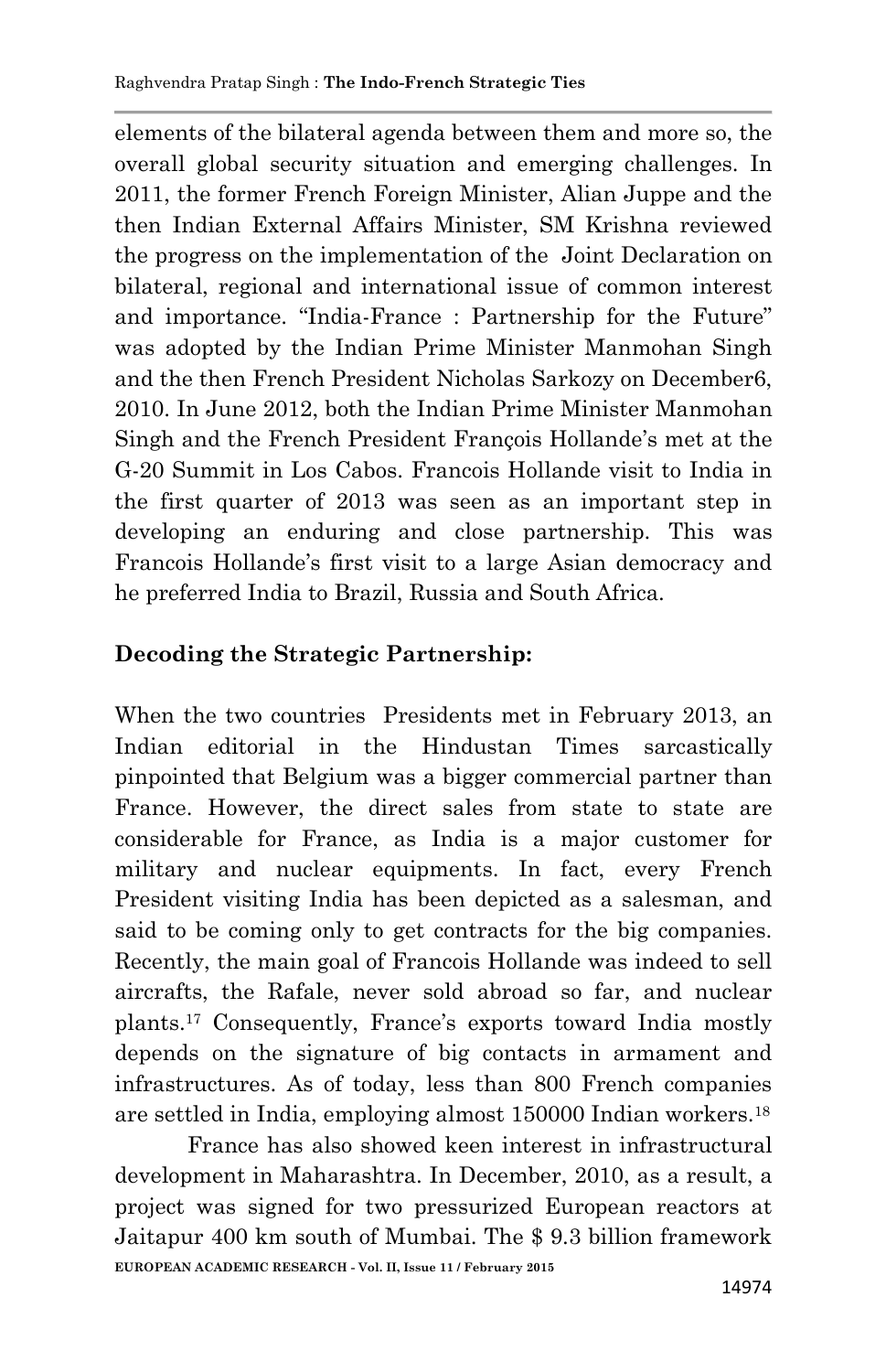agreement is a contract for Areva to develop a 9900 megawatt nuclear power plant. Recently, it was opposed by the environmentalists who are more serious about seismic activity in the area. They quoted the Fukushima nuclear disaster in Japan. Hence, they emphasised on the safety of the nuclear plant. The joint statement emphasized that the Jaitapur units would incorporate the highest safety standards. The Indo-French strategic relations have benefitted both the countries in several ways. Besides this, both the countries have now started conducting various joint armed exercises.

### **Joint Naval Exercises:**

India and France have cooperated in various areas of defence cooperation. As the Indian Ocean is critical for both the states, the cooperation is important not only for information exchange but also for joint anti-piracy operation in the wake of China's growing dominance. In 2006, the Indian navy regarded joint naval exercises as a "significant indicator". Conducting successful Varuna joint naval exercise, the Indian Ministry of Defence said that "in recent years the Indian navies had laid great emphasis on increasing bilateral ties and interoperability with navies of developed countries through professional and operational interactions." Varuna, 2007, a sea and air military exercises was held from September 11-19, 2007, off the Somali Coasts and in the Gulf of Aden in continuation of the exercises organized in March and April 2006 off the coast of Goa. Again, Indo-French Naval exercise Varuna, was held in the Mediterranean sea off the port of Toulon from 19-22, July, 2012.

**EUROPEAN ACADEMIC RESEARCH - Vol. II, Issue 11 / February 2015 Aerial Exercise:** From February 12 to 23, 2007 the French and Indian Air Force carried out the third edition of the Garuda series of airforce exercises. The exercise took place at Kalaikunda Air Force Station. The French Air Force participated with I Airborne Warning and Control System aircraft, 4 Mirage 2000-D, air to ground Fighters and 4 Mirage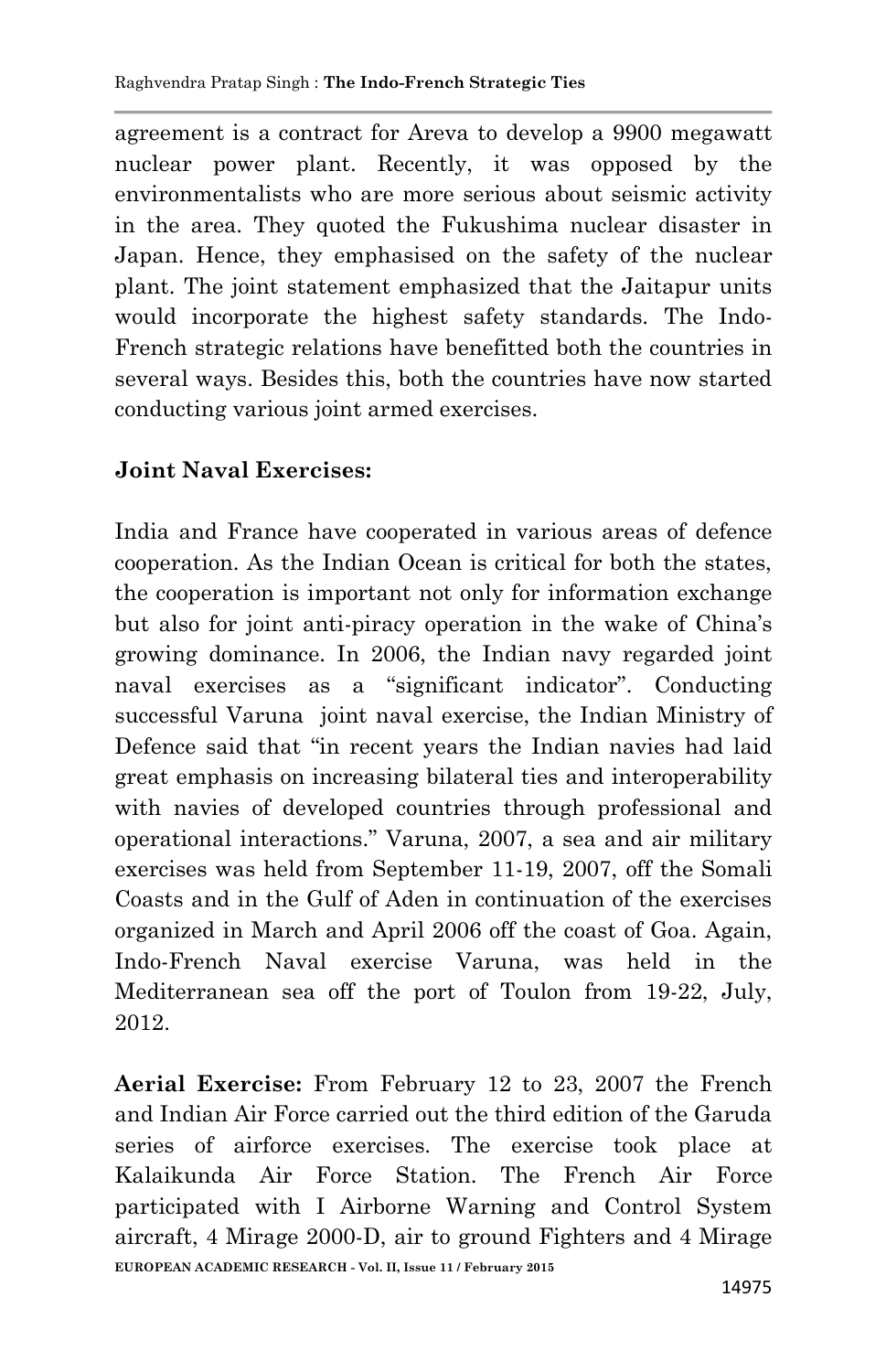200-5 Air Defence fighters. The Indo-French Air Force Exercise Garuda IV was held at Istres air base in France from 14-25 June 2010 with participation of SU MKI aircraft from India.

**Army Exercise:** Both the countries have held their first ever joint army exercises in India called "Shakti 2011" at Chaubattia from 9-22 October 2011. Such joint armed exercises have further increased military-to-military relations between the two countries.

 The Mirage- 2000 up gradation contract was signed between India and French companies M/s Thales, M/s Dassault aviation on 29 July, 2011. Similarly, a contract for procurement on 493 MICA Air to Air missile for fitment on upgraded Mirage-2000 has also been signed between the Indian government and M/s MBDA, France in January, 2012.<sup>19</sup> India, with its skill base and projected economic growth is the preferred partner nation for MBDA due to its unique potential of becoming a defence industrial hub. It will benefit from India software skills with the country's low cost base. On the other hand, India will gain access to the world's most advanced guided missile technology, which will give the nation a much greater degree of autonomy in developing its current and long term defence capabilities.<sup>20</sup>

 One of the most closely watched military deals in the world saw India, in the beginning of February 2012, opting for French firm Dassault Aviation Rafale over its rival EADS Cassidian's Eurofighter Typhoon worth \$ 18 billion (Rs 90,000 crore) to supply as nuclear strike, air defence, air superiority, air-to-ground precision strikes and antiship attacks.<sup>21</sup>

 Today, the Indian military finds itself in the midst of a renaissance driven by induction of top of the line weapon system. In the age when Europe is facing economic crisis and the western world is feeling the sharp edge of cuts in arms spending, India is building her military capabilities by including such weapons as stealth jets, aircraft carriers, nuke powered submarines, submarines hunters and special operational aircrafts.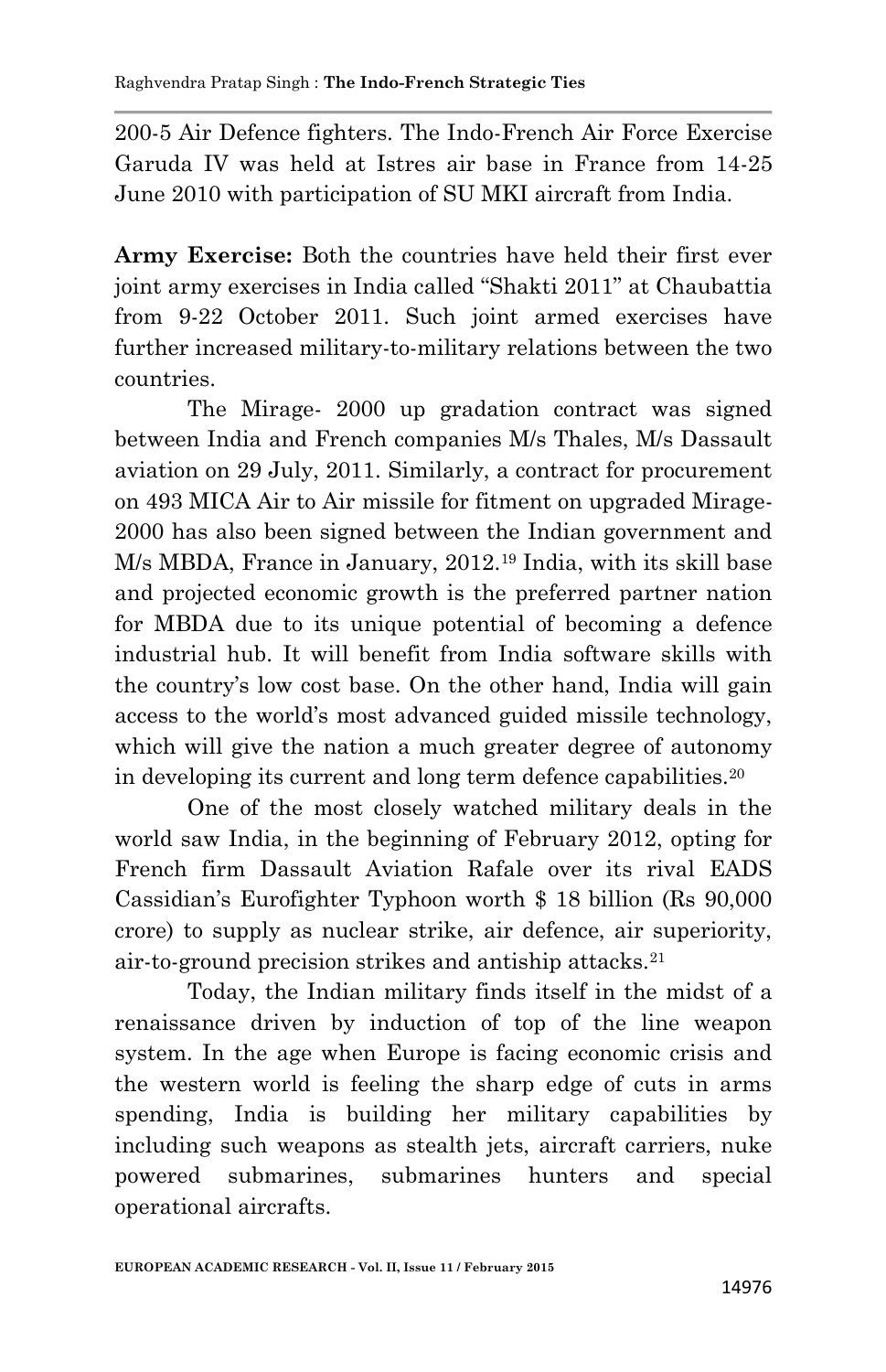### **France-Pakistan-China vis-à-vis India:**

Any discussion on Indo-French defence cooperation would be complete without drawing attention on the relationship between France, Pakistan and China. So far France is concerned, it has been a good arms suppliers to Pakistan. India believes that these sophisticated weapons or equipments acquired by Pakistan would be used against India rather against the terrorists. Pakistan's priority is to fight against terrorism which endanger its national security. France cannot say no to Pakistan in its fight against terrorism at home, without helping it to strengthen the security capability. It is in this sprit and with this requirement in mind France is supporting Pakistan. Terrorism has engulfed the entire world. France is no exception. What happened in France in January 2015 cannot be easily forgotten.

 Then, there is the Chinese question. Recently, in nuclear power cooperation France and China signed statements and MOU on 25 April,2013. Even in the cold war era, the two countries in cooporated in nuclear power capabilities. 30 years ago both France and China began to build the Daya Bay Nuclear Power Station in Shenzhen, South China's Guangdong Province. Daya Bay station is China's largest supplying electricity to Hong Kong and the country's mainland power grid as well. The reactors were designed and developed with nuclear power technologies from Electricity De France (EDF). France was the only country that transferred its nuclear power in the 1980s. "EDF has become the largest foreign electricity investor in China and the country's most important international partner on the field of electricity.<sup>22</sup> EDF is participating in China's massive development of nuclear power capacity by not only providing technical support but also getting involved in operation and investment. EDF has also signed cooperation agreement with several major electricity supplies in China. The cooperation will help EDF make breakthroughs in its business in China, Asia as well as other markets.23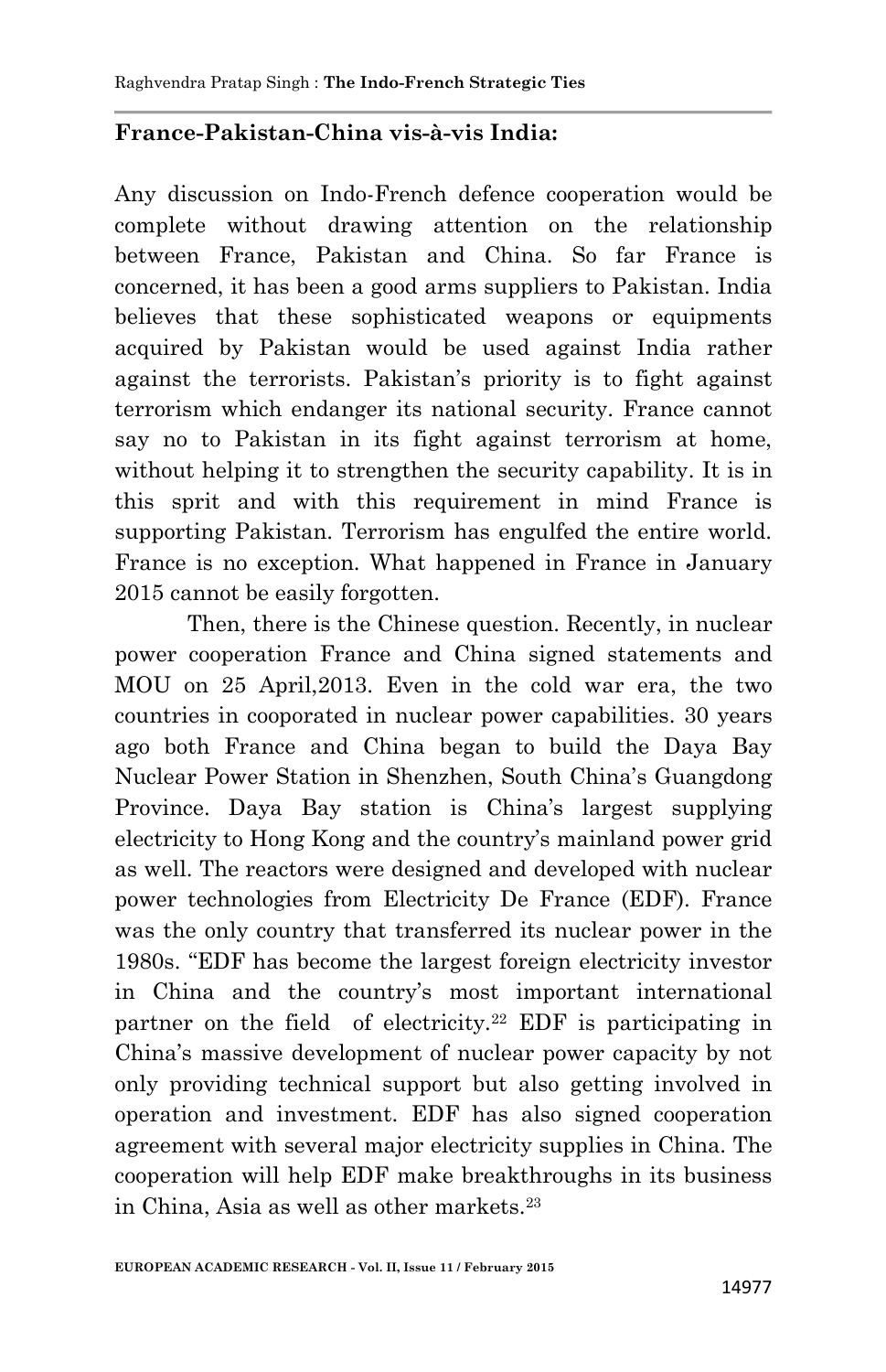Has French defence cooperation with Pakistan and China affected India's security. The answer is no, every country has the privilege to develop its relations with any power. Today, France is more reliable partner and in future also the relationship will be strengthened because of the changed global power politics, problem of terrorism and their role in United Nations for peace-keeping and peace building in conflict ridden states.

# **Conclusion:**

What kind of scenario emerges from the above analysis? France, like other countries, has now fully recognized the power potential of India. Besides a market of arms sale to France, India also offers the potential of a regional stabilizer, a force for political stability and democratic norms. Defence cooperation between India and France has entered a new phase with the growth of India's defence industrial base. From earlier position of "buyer-seller" relation" it has now transformed into "codevelopment and co-production" of major defence equipment of India. Defence analysts point out that both countries are now looking to enhance their bilateral relationship to a more solid strategic partnership, a development that could see the European powerhouse rival, the United States, as India's defence partner of choice.

**EUROPEAN ACADEMIC RESEARCH - Vol. II, Issue 11 / February 2015** The recent visit of the French President Francois Hollande has added an impetus to Indo-French strategic partnership. India was his first destination to Asia and this indicates that India is a priority for French foreign policy. Today, one finds deepening of European crisis on the one hand and economic reforms in India, on the other hand. In the light of economic crisis, Francois Hollande persists for improved trade and economic relations that will result in economic growth and create employment opportunities in France. Recent trends indicates both the countries like to develop and expand their economic and defence ties. Furthermore, both India and France could enlarge it to areas of cooperation by not limiting to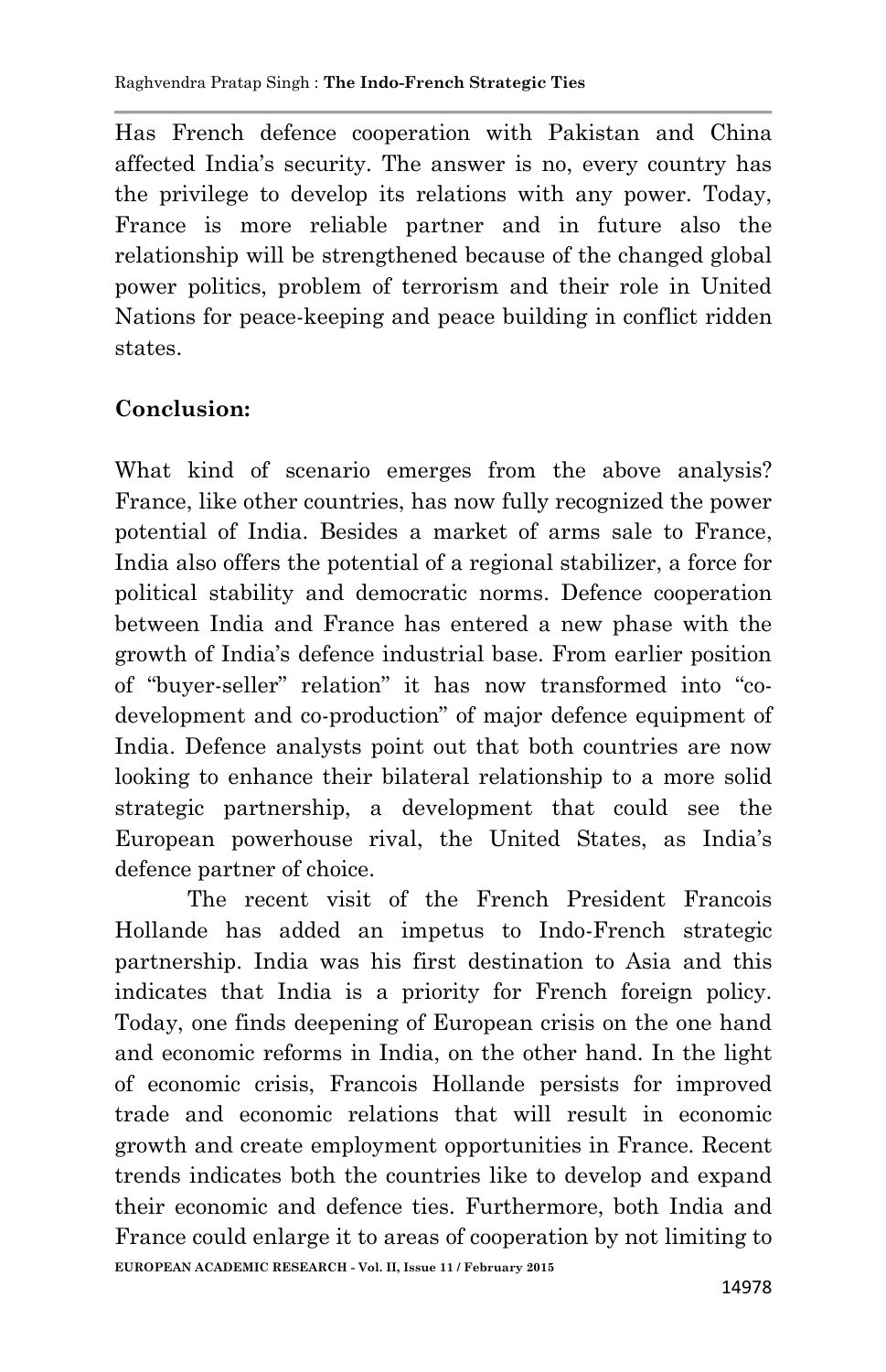only economic or defence ties but also work for further expansion of relations in the fields of education, cultural exchange and tourism that will create an ideal environment for a viable commercial opportunities.

### **REFERENCES:**

- 1- Y.M. Rault, France and India, Decoding the Strategic Partnership, IPCS Special Report, 147.
- 2- Jeans Luc Racine, "The Indo-French Strategic Dialogue: Bilateralism and World Perceptions."Journal of Strategic Studies, Centre For Study of India and South Asia, Paris, 2002, p.158.
- 3- Y.M. Rault, opcit
- 4- http://www.jacqueschiracasso.Fr/Fr/wp.content/uploads/2010/04/Inde.25-01-98pdf.
- 5- http://blog.mondiplo.net/2009-04-15-L-Indo-et-I-Occident.
- 6- See. J. Bandopadhyaya, The Making of India's Foreign Policy" Determinants, Instructions, Processes and Personalities, Bombay, Allied Publishers, 1970, pp.30- 31.
- 7- J.Nehru, The Discovery of India, Oxford University Press, New Delhi, 1946.
- 8- See G. Hecht, The Radiance of France, Cambridge, MIT Press, London, 1998.
- 9- http://www.sipri.org/contents/armstrad.
- 10- Telegram from Jurgensen in New Delhi to the Ministers des Affairs Estrangers in Paris date May 23,1974.
- 11- Jane's Defence Weekly, London, 23 March, 1986,p.503.
- 12- European Union, "India Eye Counter Terrorism, "The Washington Times" November 5, 2004.
- 13- A.K.Kapur, India-From Regional to World Power, Oxon Routledge, 2006, p.12.
- 14- Ibid, pp.12 and 14.
- 15- Jean-Luc racine, op cit. p. 165.

**EUROPEAN ACADEMIC RESEARCH - Vol. II, Issue 11 / February 2015**